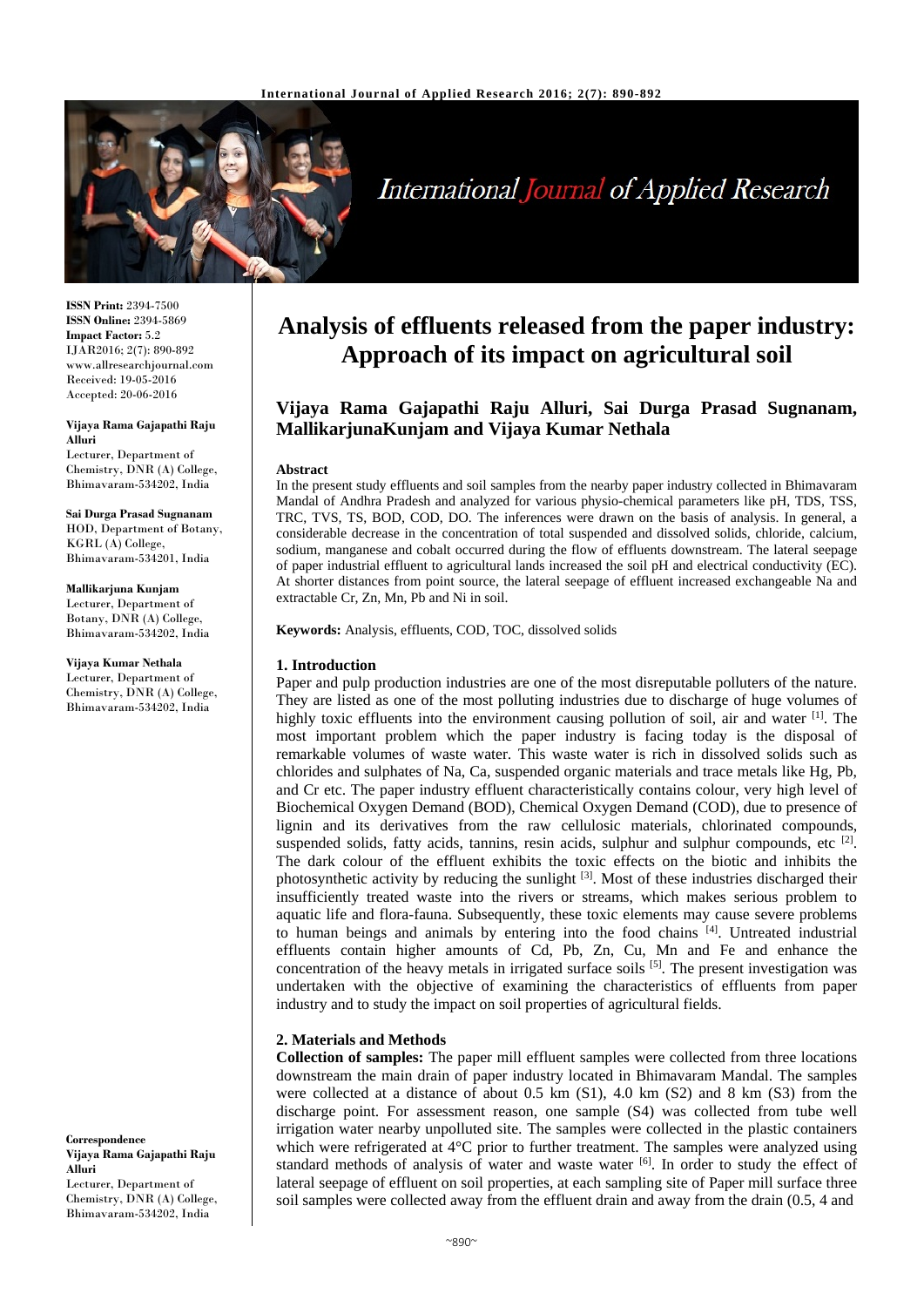8 km) respectively. Soil samples were air-dried in shade and crushed using a local motor and sieved. Processed soil samples were stored in plastic containers and analyzed.

**Analysis:** Effluent samples collected from different locations were analyzed as per the standard procedures [7].

Soil samples were analyzed by AAS by the method of Tandon (1993)<sup>[8]</sup> with minor modifications.

#### **3. Results and Discussion**

The properties of paper industry effluents and tube well water are presented in Table 1.

|  |  |  |  | Table 1: Analysis of physical parameters of effluents at different sampling sites downstream the main drain. |
|--|--|--|--|--------------------------------------------------------------------------------------------------------------|
|--|--|--|--|--------------------------------------------------------------------------------------------------------------|

| <b>Parameters</b> | Effluent sample from discharge point |      |                |                      | <b>Tolerance limits for irrigation</b> |
|-------------------|--------------------------------------|------|----------------|----------------------|----------------------------------------|
| <b>Location</b>   | S1                                   | S2   | S <sub>3</sub> | Tube-well water (S4) |                                        |
| pΗ                | 7.42                                 | 7.5  | 7.68           | 7.49                 | $5.5 - 9.0^{\circ}$                    |
| $EC$ (dg/m)       | 1.45                                 | 1.82 | 1.51           | 0.41                 | $2.0 - 10.0b$                          |
| $BOD$ (mg/L)      | 312                                  | 4.19 | 308            | 62                   | 100 <sup>a</sup>                       |
| $COD$ (mg/L)      | 4957                                 | 4050 | 3152           | 230                  | 250 <sup>a</sup>                       |
| $TSS$ (mg/L)      | 462                                  | 266  | 200            | Traces               | 200 <sup>a</sup>                       |
| $TDS$ (mg/L)      | 1280                                 | 1100 | 1020           | 150                  | $1000$ <sup>a</sup>                    |
| $TS \, (mg/L)$    | 1988                                 | 1450 | 1327           | 162                  |                                        |

CPCB (1975)<sup>a [9]</sup>, Paliwal& Yadav (1976)<sup>b [10]</sup>.

**Table 2:** Chemical analysis of some cations and anions in effluents of paper industries at different locations.

| Content $(mg/L)$ | Effluent sample from discharge point |       |       | <b>Tolerance limits for irrigation</b> |                         |
|------------------|--------------------------------------|-------|-------|----------------------------------------|-------------------------|
| <b>Samples</b>   | S <sub>1</sub>                       | S2    | S3    | Tube-well water (S4)                   |                         |
| Chloride         | 357.6                                | 278   | 190.5 | 6.8                                    | 600 <sup>a</sup>        |
| Nitrate-N        | 2.58                                 | 5.96  | 5.90  | 3.48                                   |                         |
| Calcium          | 2548                                 | 2380  | 2182  | 1233                                   |                         |
| Sodium           | 953                                  | 809   | 852   | 15                                     | 60 <sup>a</sup>         |
| Manganese        | 0.27                                 | 0.21  | 0.13  | 0.002                                  | $0.2 - 10.0^{\text{a}}$ |
| Cadmium          | 0.005                                | ND    | ND    | ND                                     | $0.01 - 0.05^{\circ}$   |
| Zinc             | 0.06                                 | 0.006 | 0.01  | 0.02                                   | $2.0 - 10.0^{\circ}$    |
| Lead             | 0.091                                | 0.068 | 0.059 | ND                                     | $5.0 - 10.0^{\circ}$    |
| Chromium         | 0.008                                | 0.002 | ND    | ND                                     | $0.1 - 1.0^C$           |
| Nickel           | 0.020                                | 0.008 | 0.015 | 0.003                                  | $0.2 - 2.0^{\circ}$     |

CPCB (1975)<sup>a</sup>, Paliwal& Yadav (1976)<sup>b</sup>, Ayers &Westcot (1976)<sup>C [11]</sup>.

**Table3:** Analysis of soil samples collected at different sites from the main effluent drain.

| <b>Character</b>     | <b>Location of soil samples</b> |      |             |
|----------------------|---------------------------------|------|-------------|
|                      | $0.5$ km                        | 4 km | <b>8 km</b> |
| pH(1:2)              | 8.75                            | 7.42 | 7.10        |
| EC(1:2)              | 0.32                            | 0.3  | 0.36        |
| Organic C $(g/kg)$   | 18.0                            | 15.6 | 17.7        |
| Manganese (mg/kg)    | 8.1                             | 8.6  | 11.9        |
| Cadmium $(mg/kg)$    | 0.01                            | ND   | 0.01        |
| $\text{Zinc}(mg/kg)$ | 1.9                             | 1.5  | 2.1         |
| Lead(mg/kg)          | 2.1                             | 1.7  | 2.5         |
| Chromium(mg/kg)      | ND                              | ND   | 0.1         |
| Nickel(mg/kg)        | 0.11                            | 0.09 | 0.14        |

The pH of the effluent samples from Paper Mill varied from 7.42 - 7.68. The increase in pH value of the effluent with distance might be due to dilution with municipal waste water. Considering the Indian Standards limit on pH of effluents (5.5 to 9.0) for their irrigation use (CPCB,  $1975$ )<sup>[9]</sup>, the pH values of all effluent samples fell well within the permissible limit. Similar pH values of the effluents discharged from paper and pulp industry were reported earlier by Jitendra et al., 2014<sup>[4]</sup>. The electrical conductivity of paper mill effluent varied from 0.41 to 1.82 dS m-1 at 25°C. The highest value of EC observed near the source was because of high amounts of dissolved salts which decreased progressively with distance due to dilution as well as adsorption of metal ions.The BOD value of effluent are in the range of 308 to 419 mg/L whereas, COD varied in the range of 3152- 4957 mg/L. The observed values of BOD and COD in the effluents were higher than the recommended value of 100 mg BOD  $L^{-1}$  and 250 mg COD  $L^{-1}$  as prescribed by CPCB (1975). High COD value might

be due to the presence of oxidisable organic compounds in the effluent  $[12]$ . The high COD value decreases the fertility of the soil and causes soil pollution and also has detrimental effect in the environment after long period [13]. The values of total solids (TS), total dissolved solids (TDS) and total suspended solids (TSS) in effluents were higher in contrast to the tube well water and generally decreased with the increasing distance from the outlet. Considering 200 mg total suspended solids  $L^{-1}$  and 1000 mg total dissolved solids  $L^{-1}$  as the threshold values for irrigation use (CPCB, 1975), the effluent water from both paper and pulp industries was not suitable for irrigation, except for the location15 km away from the site of origin.

The concentrations of soluble cations and anions in effluent and tubewell water are given in Table 2. Among anions, the amount of chloride ions in the effluents regularly decreased with the distance but chloride ion was higher even at the beyond location maybe due to supplementary of municipal waste water. No regular pattern of increase or decrease with the distance was noted in the case of nitrates. Among cations, the concentrations of ammonium, Ca, Na, Mn and Co decreased with the increase in distance for effluent, perhaps due to their dilution or precipitation. Rest of the cations (Mg, Zn, Cd, Pb, Ni and Cr) did not show any regular pattern of increase or decrease in their concentrations. The concentration of Na cation in effluents at all sites was much higher than the permissible limit (60  $mg L^{-1}$ ) while the concentrations of other observed cations or anions were present in concentrations lower than their permissible limit for use in irrigation.

Some properties of soil samples collected at from different distance from the main drain are shown in Table 3. It is